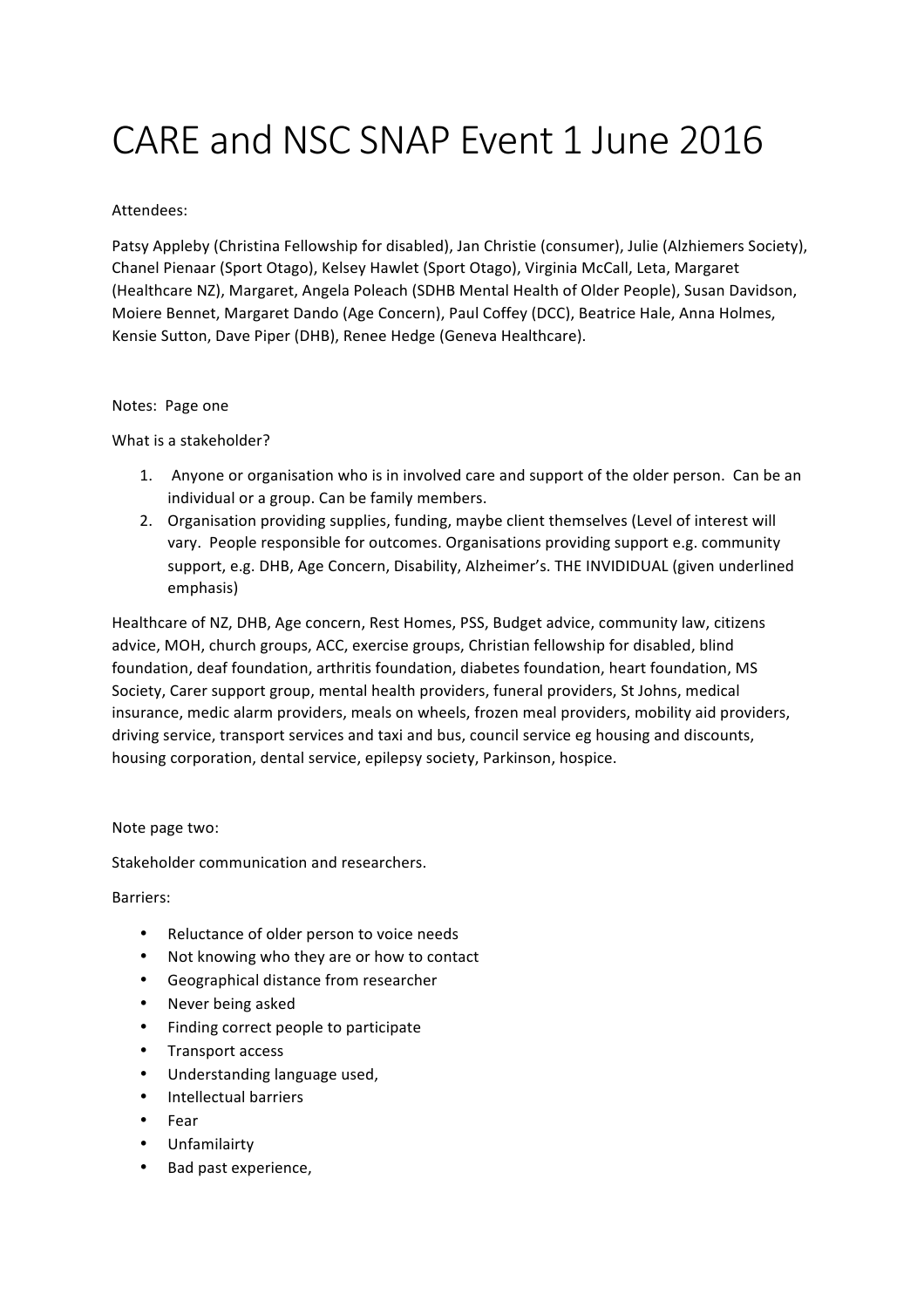- Technology can be a barrier,
- Sensitive topics
- Competing interests

#### Enablers:

- Modern technology skype conference
- The provider of support being able to tell the older person where to find the research
- Good communication from the networkers e.g. OPEN meetings
- Researcher communication what research is happening and how to participate
- Familiarity with academics

Some notes on research topics - see scan

Note page three:

Contributor: has an interest, involved in, a user/consumer, a provider, an older person, family, a provider, clinical, local body politician.

Everyone – many tiers of stakeholders

Government agencies (DHB, MSK, ACC, MOH, HNZ, MSC), Local government, NGOs, PHO (G.Ps), faith groups, rest homes, retirement villages, health issues, Arts groups, social service agency, sport and recreation, senior citizens, clubs, probus, U3A, Blokes Sheds, etc etc, Family violence, Transport (local govt and private providers), WINZ, budgeting service, home support service, mental health service, legal, nursing organisation, nutrition, all health providers including hospital, home maintenance programme, health home, OLDER PEOPLE

Barriers:

- People have competing interest
- Apathy
- Intellectual barriers
- Fear e.g. would a bus driver come along
- Coming to meet new people
- May have had previous bad experience
- Lots of requests for participants
- Funding

## Enablers:

- Meeting, speaking together
- Personal interest
- Time and timing
- Past good experience of research
- Familiarity with academia
- Mutual interest in a topic